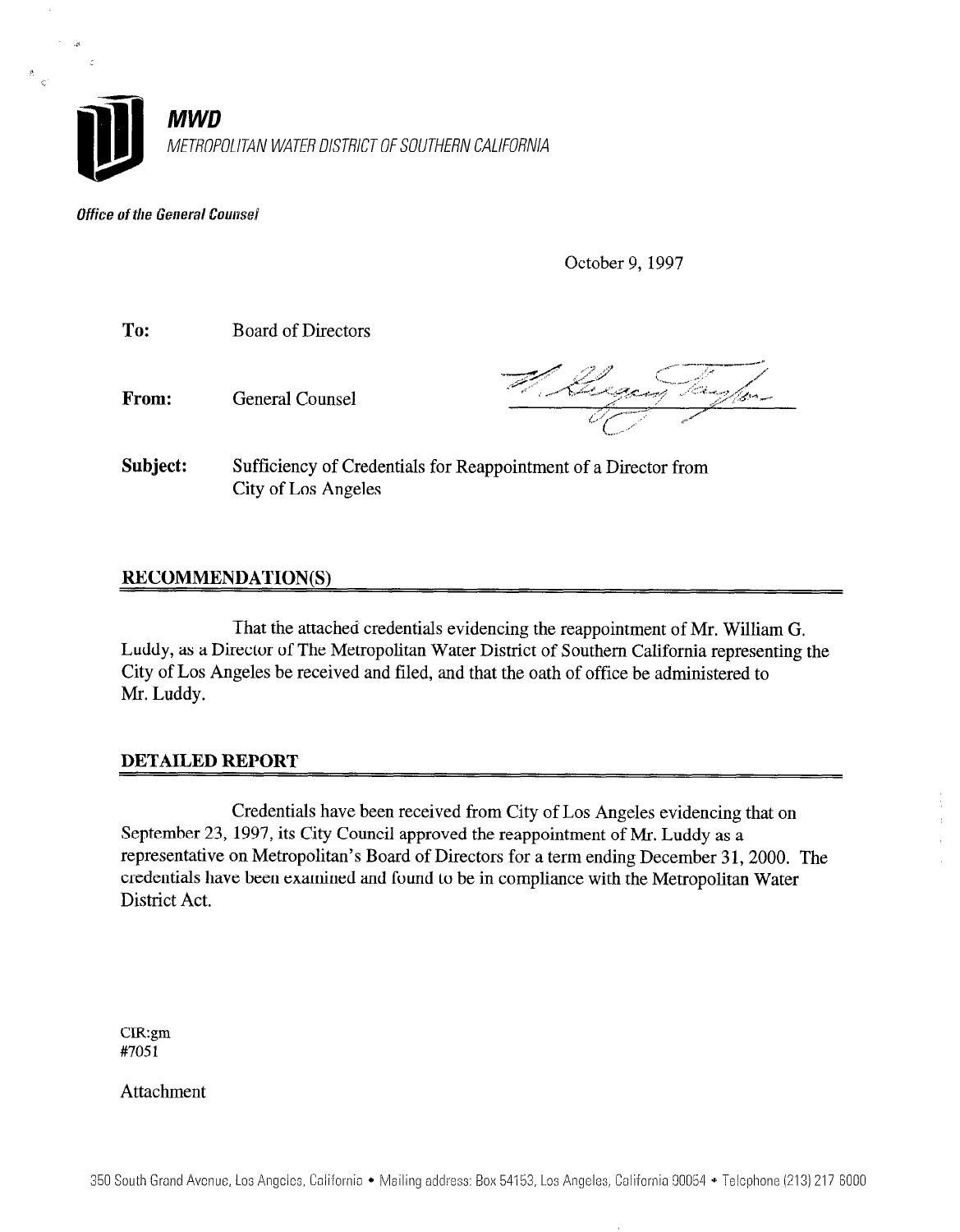

Office of Board of Directors

October 8, 1997

To: General Counsel

From: Acting Executive Secretary

Subject: Reappointment of Director from City of Los Angeles

Attached are the credentials from the City of Los Angeles showing the reappointment of Mr. William G. Luddy as one of its representatives on Metropolitan's Board for a term of the second for a term of  $\alpha$ ending December 31, 2000.

If the credentials are legally sufficient, Mr. Luddy will take his oath at our October 14, 1997, Board Meeting.

Dawn Cain

Attachments

cc w/out attach.

- J. R. Wodraska
- T. H. Quinn
- E. G. Means
- J. Maloy
- R. J. Gomperz

s in

C. M. Miller

**Silversity: • Tulechona (21** milli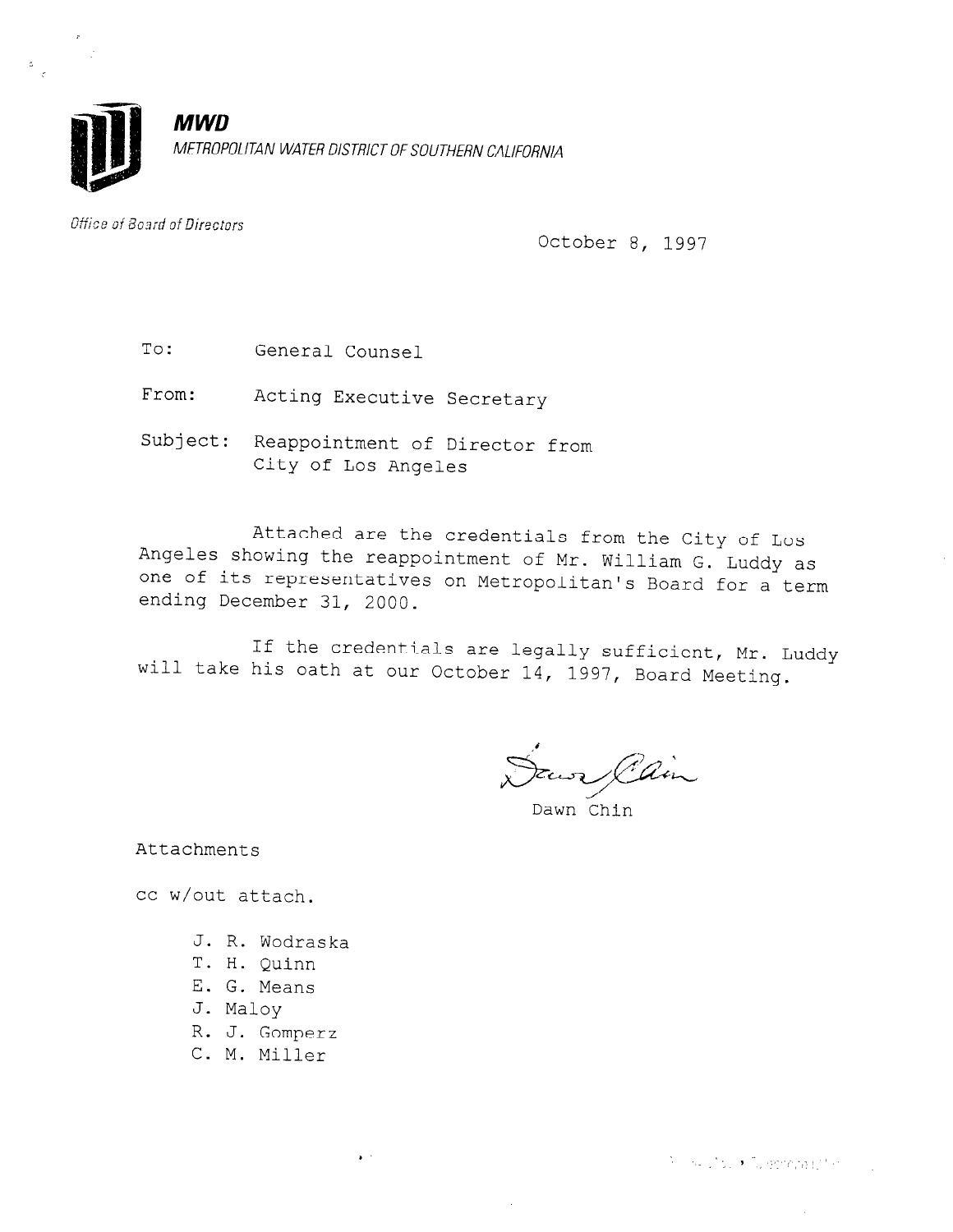| J. MICHAEL CAREY                                                      | CITY OF LOS ANGELES<br>CALIFORNIA  | Office of                                                                                                                      |  |
|-----------------------------------------------------------------------|------------------------------------|--------------------------------------------------------------------------------------------------------------------------------|--|
| <b>City Clerk</b>                                                     |                                    | CITY CLERK<br><b>Council and Public Services</b><br>Room 395, City Hall                                                        |  |
| When making inquiries<br>relative to this matter<br>refer to File No. |                                    | Los Angeles, CA 90012<br>Council File Information - (213) 485-5703<br>General Information - (213) 485-5705                     |  |
|                                                                       |                                    | Pat Healy                                                                                                                      |  |
| 97-1160                                                               | RICHARD J. RIORDAN<br><b>MAYOR</b> | <b>Chief Legislative Assistant</b>                                                                                             |  |
|                                                                       |                                    | William G. Luddy                                                                                                               |  |
|                                                                       |                                    | 440 West Elm Avenue<br>Burbank, CA 91506                                                                                       |  |
| September 26, 1997                                                    |                                    |                                                                                                                                |  |
|                                                                       |                                    | -Metropolitan Water District<br>Dawn Chin, Exec Secretary's Office                                                             |  |
|                                                                       |                                    | P.O. Box 54153                                                                                                                 |  |
|                                                                       |                                    | Los Angeles, CA 90054-0153                                                                                                     |  |
| Honorable Richard Riordan, Mayor                                      |                                    | Controller, Room 220,                                                                                                          |  |
| City Attorney                                                         |                                    | Accounting Division, F&A                                                                                                       |  |
| City Administrative Officer                                           |                                    | Disbursement Division<br>Personnel Department                                                                                  |  |
| City Employees' Retirement System<br>City Clerk,                      |                                    | Water and Power Commission,                                                                                                    |  |
| cc: Helen Ginsburg                                                    |                                    | Attn: Irene Kishi                                                                                                              |  |
| Chief Legislative Analyst                                             |                                    | Department of Water and Power                                                                                                  |  |
| RE:<br>ENDING DECEMBER 31, 2000                                       |                                    | MAYOR'S REAPPOINTMENT OF MR. WILLIAM G. LUDDY TO THE BOARD OF<br>DIRECTORS OF THE METROPOLITAN WATER DISTRICT FOR THE NEW TERM |  |
| action was taken:                                                     |                                    | At the meeting of the Council held September 23, 1997, the following                                                           |  |
|                                                                       |                                    |                                                                                                                                |  |
|                                                                       |                                    |                                                                                                                                |  |
|                                                                       |                                    |                                                                                                                                |  |
|                                                                       |                                    |                                                                                                                                |  |
|                                                                       |                                    | University of the Communication.                                                                                               |  |
|                                                                       |                                    |                                                                                                                                |  |
|                                                                       |                                    |                                                                                                                                |  |
|                                                                       |                                    |                                                                                                                                |  |
|                                                                       |                                    |                                                                                                                                |  |
|                                                                       |                                    |                                                                                                                                |  |
|                                                                       |                                    |                                                                                                                                |  |
|                                                                       |                                    |                                                                                                                                |  |
|                                                                       |                                    | Tract map approved for filing with the County Recorder                                                                         |  |
|                                                                       |                                    |                                                                                                                                |  |
|                                                                       |                                    |                                                                                                                                |  |
| 1. Michael Carey                                                      |                                    |                                                                                                                                |  |
|                                                                       |                                    |                                                                                                                                |  |
|                                                                       |                                    |                                                                                                                                |  |

City Clerk

 $\epsilon_{\rm 20}$ 

 $\mathbb{R}^{\infty}$ Recyclable and made from recycled waste

ŧ

أصفاء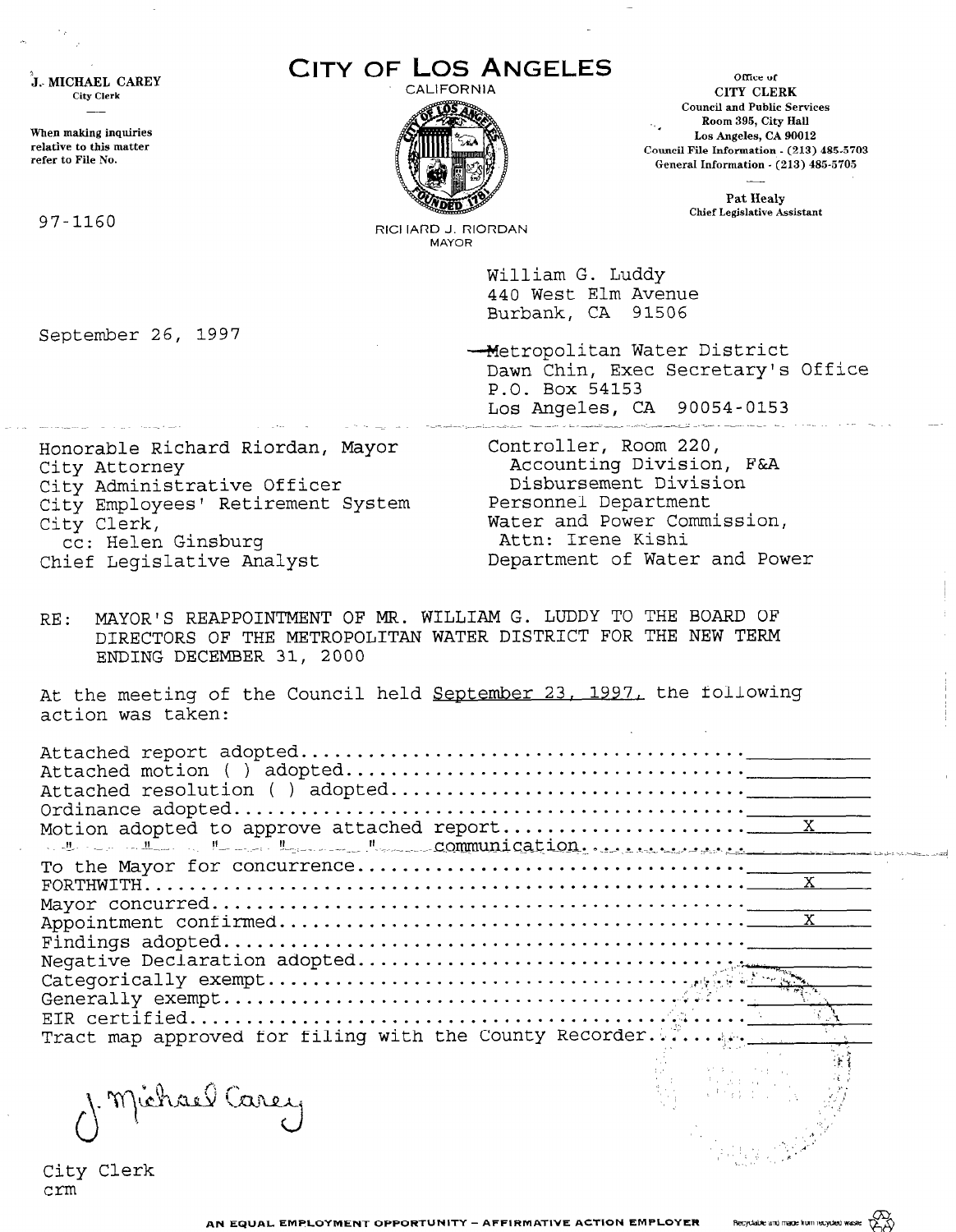#### File No. 97-1160

TO THE COUNCIL OF THE CITY OF LOS ANGELES

#### Your COMMERCE, ENERGY AND NATURAL RESOURCES COMMITTEE

reports as follows:

<u>Yes No</u> Public Comments

LOS ANGELES CITY COUNCIL

FORTHWITH

COMMERCE, ENERGY AND NATURAL RESOURCES COMMITTEE REPORT relative to the Mayor's reappointment of Mr. William G. Luddy to the Board of Directors of the Metropolitan Water District for the new term ending December 31, 2000.

Recommendation for Council action:

RESOLVE that the Mayor's reappointment of Mr. William G. Luddy to the Board of Directors of the Metropolitan Water District for the new term ending December 31, 2000, is APPROVED and CONFIRMED. Current gender composition for City representatives: F=3, M=5)

#### SUMMARY

クトローニア

On September 23, 1997, the Commerce, Energy and Natural Resources Committee recommended approval of the Mayor's reappointment of Mr. William G. Luddy to the Board of Directors of the Metropolitan Water District for the term ending December 31, 2000. (Current gender composition for City representatives: F=3, M=5)

Respectfully submitted,

COMMERCE, ENERGY AND NATURAL RESOURCES COMMITTEE MK g/23/97 **T RECOMMEND** TO APPEOVE **MOTION ADULTED** SEP 23 1997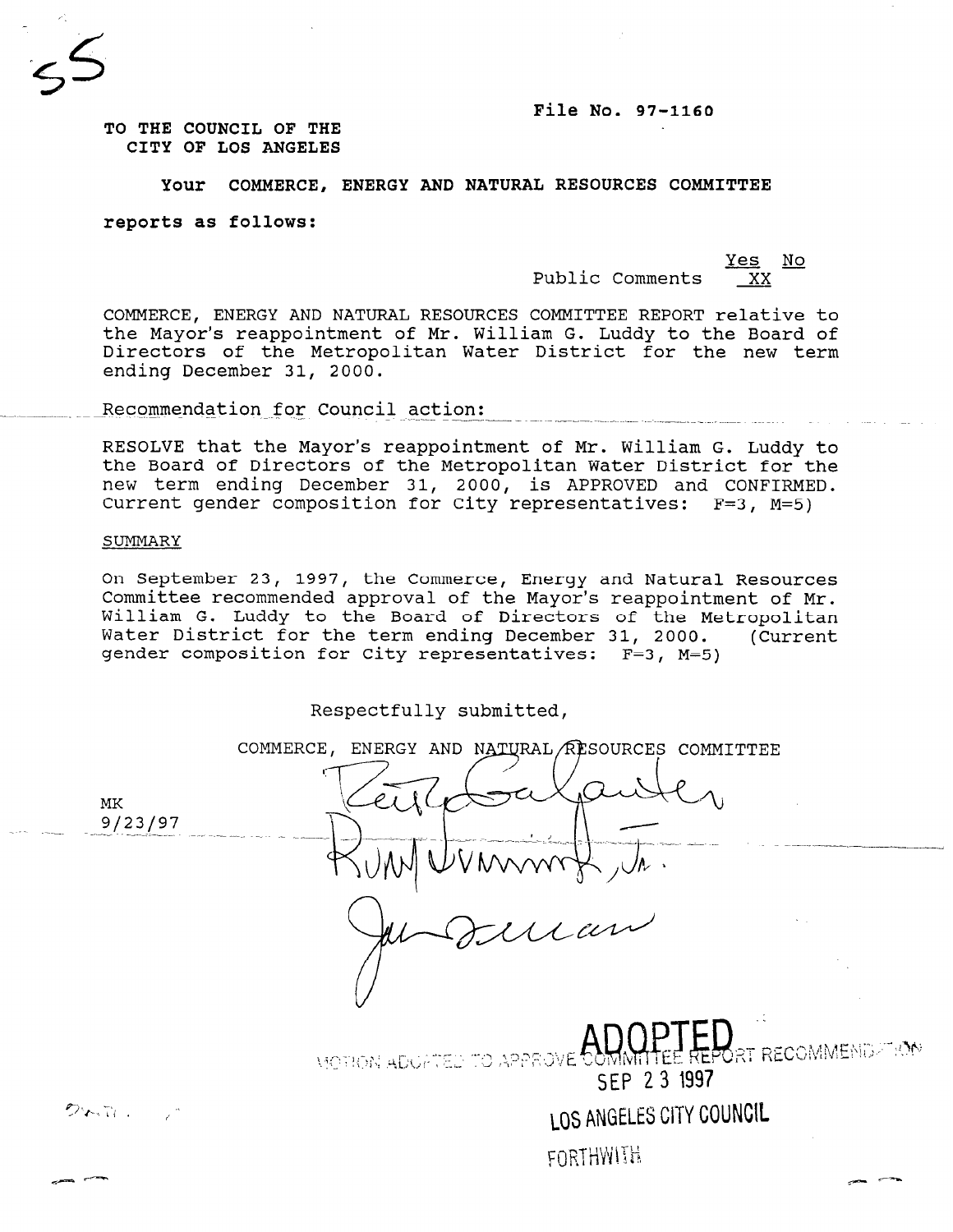J. MICHAEL CAREY City Clerk

When making inquiries relative to this matter refer to File No.

# LITYOF Los ANGELEL



office of CITY CLERK ConnciI and Public Services Room 395, City Hall Los Angeles, CA 90012 Council File Information - (213) 485-5703 General Information - (213) 485-5'705

> Pat Healy Chief Legislative Assistant

RICHARD J. RIORDAN MAYOR

#### CERTIFICATE OF APPOINTMENT

I, J. Michael Carey, City Clerk of the City of Los Angeles, hereby certify that William G. Luddy, was duly appointed by Richard Riordan, Mayor of the City of Los Angeles and duly approved and confirmed by the Los Angeles City Council, as a member of the Board of Directors of the Metropolitan Water District.

Certified on September 23, 1997

J. Michael Ca 7 City Clerk of the City of Los Angeles State of California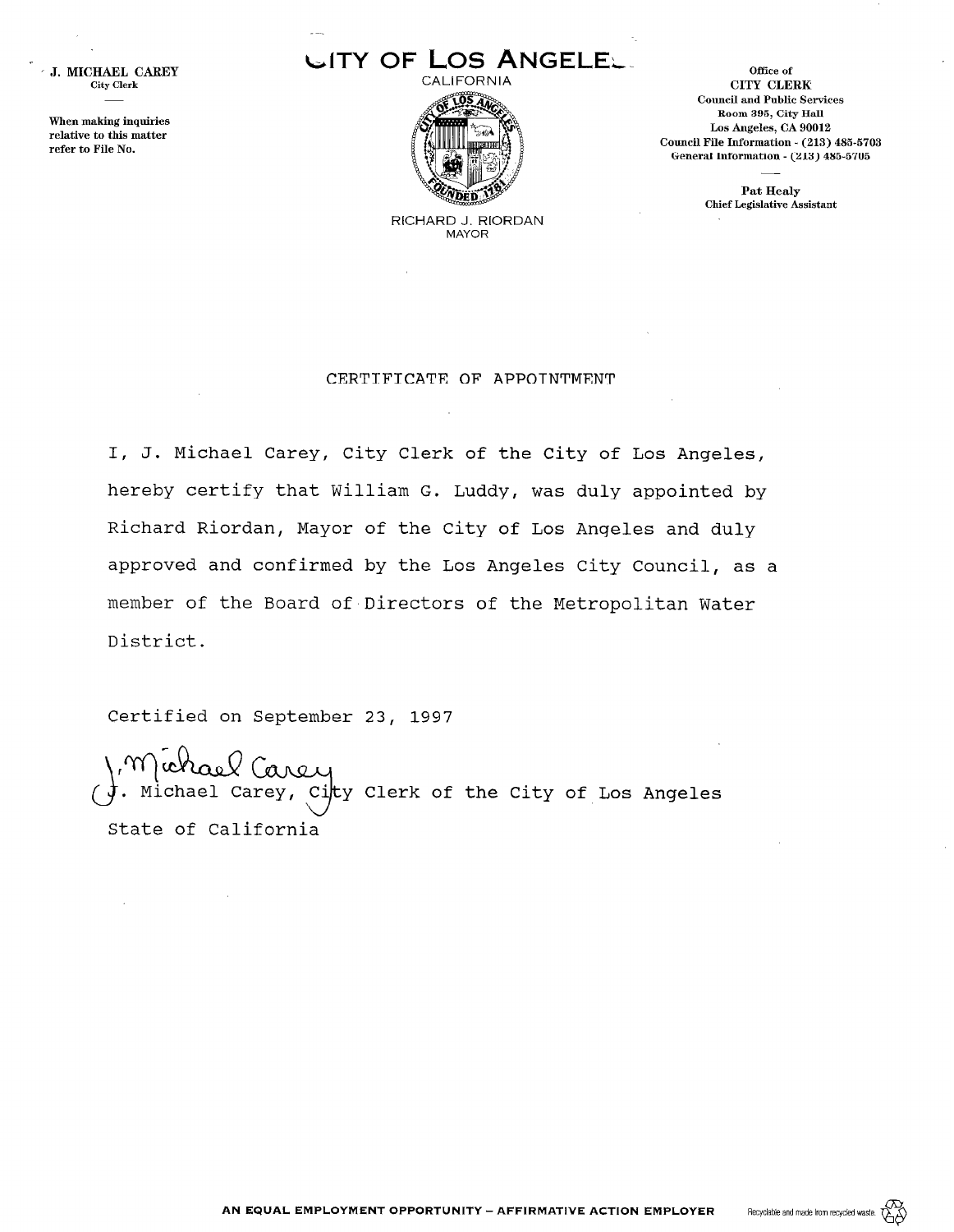|                                                                                                                                                                                                                                                                                                                                                       |                                                                                                                                                                                                                                                                                                                                                                       | 了,你的,你的我的我的我们也不能会不会不会不会不会不会不会不会不会不会不会。""我不会不会不会不会不会不会不会不会不会不会不会不会不会不会不会不会不会<br>ਆ ਸ਼ਾਮਾ ਸ਼ਾਸ ਸਮਰਥਕ ਕਰਕਰ ਕਰਨਾ ਹਨ। ਕਿਰਮਾ ਕਰਨਾ ਹਨ ਕਰਨਾ ਹਨ ਕਰਨਾ ਹਨ ਕਰਨਾ ਕਰਨਾ ਕਰਨਾ ਹਨ। ਕਰਨਾ ਕਰਨਾ ਕਰਨਾ ਹਨ। ਕਰਨਾ                                                                                                                                                                                                                                         | $\sim$ $\sim$ $\sim$ $\sim$ $\sim$<br><b>CALL STATE</b> |
|-------------------------------------------------------------------------------------------------------------------------------------------------------------------------------------------------------------------------------------------------------------------------------------------------------------------------------------------------------|-----------------------------------------------------------------------------------------------------------------------------------------------------------------------------------------------------------------------------------------------------------------------------------------------------------------------------------------------------------------------|----------------------------------------------------------------------------------------------------------------------------------------------------------------------------------------------------------------------------------------------------------------------------------------------------------------------------------------------------------------------------------------------------------------------------------|---------------------------------------------------------|
| $10^{11}$ $10^{11}$<br>ALC: YES<br>a company service<br>$\cdot$ $\cdot$<br>.<br>ب ب<br>11 N W B<br><b>Experiment Model Editor</b>                                                                                                                                                                                                                     | $\mathbf{r}$<br>and the property of the<br>and the state of<br>.<br>and the first con-<br><b>A. Mar</b>                                                                                                                                                                                                                                                               | and a company contract of the process states<br><b>A</b> 77. <i>I</i> 7. A<br>$\sim$<br><b>Selection</b><br><br>$\ddotsc$<br>$$<br>المنافر المتحدث والمتعارض والمتحدث المتناوب<br>المناصب المتعادل<br>$\sim$<br>an sa bailtean<br>$-$                                                                                                                                                                                            | $-1$<br>$-1$ $-2$<br>- خەقق<br>.<br>$\mathbf{r}$        |
| and the start<br>1. 2 pm (m)<br>there are also as a great contact at<br>the company of the control<br>----<br>that were then will seek a charact<br>ACCOUNT OF CHANGE OF REAL PROPERTY.                                                                                                                                                               | signer en<br>-------<br><b>APPEALMENT REPORT OF REAL PROPERTY</b>                                                                                                                                                                                                                                                                                                     | and the content of the content of the content of the content of the content of the content of the content of the<br>and a great contract of<br><b>ALL LOW PRINTS</b><br>$ -$<br>at here were<br>$\sim$ $\sim$ $\sim$<br>comments of the comment of the comment of the comment of the comment of<br>The formal and distinct in the R. H. H. H. H. H. H. H. H. H.<br><b>NATIONAL PROPERTY AND IN THE REAL PROPERTY AND INCOME.</b> |                                                         |
| $\sim$ $\mu$ and $\mu$ and<br>a la concerta de la companhieza de la con-<br>and said word<br>sense as including the<br>The first possibility of the main of the main of the main of the main of the main of the main of the main of the main of the main of the main of the main of the main of the main of the main of the main of the main of the m | the statements of<br>called the services are a control of a service of the<br>----<br>in a complete the state of the state and the complete state of the state of the state of the state of the state of the state of the state of the state of the state of the state of the state of the state of the state of the<br><b>I FALLING AT PROPERTY AT REAL PROPERTY</b> | in the party of the contract of the<br>and a country strike and a strike<br>complete the basis of the South Pro-<br>and the track of the first and<br>$\cdots$<br>sport is been a subject to previous from home<br>And the first state of the first state of the first state of the first state of the first state of the first state of<br>and a string of the state of the first line bank of<br>والشامسة فبعاط الاروا         |                                                         |
| A 2300 PM<br><b>ALL AND LAW</b><br>$    -$<br>contract to the state state.<br><b>THE EXPERIMENT OF REAL PROPERTY.</b>                                                                                                                                                                                                                                 | All alleges and<br>and a set and a set and set of the set of<br>state were state week a to know a re-<br><b>CONTINUES IN STREET BY A REAL PROPERTY AND REAL PROPERTY AND INCOME.</b>                                                                                                                                                                                  | all met avec<br><b>ALCOHOL: YES</b><br>ALCOHOL: ALCOHOL: ALCOHOL: ALCOHOL: ALCOHOL: A<br>t salls a a floridad a car a car a sale tim<br><b>COMMODIATION</b> CONTINUES IN THE RELEASED FOR THE RELEASED FOR THE RELEASED FOR THE RELEASED FOR THE RELEASED FOR THE RELEASED FOR THE RELEASED FOR THE RELEASED FOR THE RELEASED FOR THE RELEASED FOR THE RELEASED FOR THE REL                                                      |                                                         |
| <b>A 75 FS</b><br>and provide a great prop-<br><b>All Property Company</b><br>the same is a state about                                                                                                                                                                                                                                               | a martin<br>I same and the state of the most state of the most of the state of the state of the state of the state of the<br>$\cdots$<br>assessed assistant and a state of the contract of                                                                                                                                                                            | A med and<br><b>TELES COMMUNICATION</b><br>don't be a searched and state<br>WHERE I RELEASED BY REAL RESIDENCE.                                                                                                                                                                                                                                                                                                                  |                                                         |
|                                                                                                                                                                                                                                                                                                                                                       |                                                                                                                                                                                                                                                                                                                                                                       | ਰਾਵਰ ਦਾ ਸ਼ਾਬਰ ਦੇ ਹਨ ਸਿੰਘ ਦੇ ਦੇ ਹਨ ਸਿੰਘ ਸੰਪਰ ਸੰਸਥਾਨ ਸੰਬੰਧ ਸਿੰਘ ਸੰਸਥਾਨ ਸੰਬੰਧ ਸੰਬੰਧ ਸੰਸਥਾਨ ਸਿੰਘ ਸਿੰਘ ਸਿੰਘ ਨੇ ਇੱਕ                                                                                                                                                                                                                                                                                                                    |                                                         |

 $\frac{1}{2}$ 

 $\omega_{\rm{eff}}$  .

¢.

 $\sim 10^{-1}$ 

 $\hat{\mathcal{L}}$  ,  $\hat{\mathcal{L}}$  $\Delta \sim 10^4$  $\sim 10^{-11}$ 

 $\sim$   $\sim$ 

 $\mathcal{L}_{\mathcal{L}}$  $\sim$   $\sim$ 

 $\sim 10^{-10}$ 

 $\sim 10^{-10}$ 

 $\mathcal{A}^{\text{max}}$  $\label{eq:2.1} \frac{1}{\sqrt{2}}\int_{\mathbb{R}^3}\frac{1}{\sqrt{2}}\left(\frac{1}{\sqrt{2}}\right)^2\frac{1}{\sqrt{2}}\left(\frac{1}{\sqrt{2}}\right)^2\frac{1}{\sqrt{2}}\left(\frac{1}{\sqrt{2}}\right)^2\frac{1}{\sqrt{2}}\left(\frac{1}{\sqrt{2}}\right)^2.$  $\label{eq:2.1} \frac{1}{2} \int_{\mathbb{R}^3} \frac{1}{\sqrt{2}} \, \frac{1}{\sqrt{2}} \, \frac{1}{\sqrt{2}} \, \frac{1}{\sqrt{2}} \, \frac{1}{\sqrt{2}} \, \frac{1}{\sqrt{2}} \, \frac{1}{\sqrt{2}} \, \frac{1}{\sqrt{2}} \, \frac{1}{\sqrt{2}} \, \frac{1}{\sqrt{2}} \, \frac{1}{\sqrt{2}} \, \frac{1}{\sqrt{2}} \, \frac{1}{\sqrt{2}} \, \frac{1}{\sqrt{2}} \, \frac{1}{\sqrt{2}} \, \frac{1}{\sqrt{2}} \,$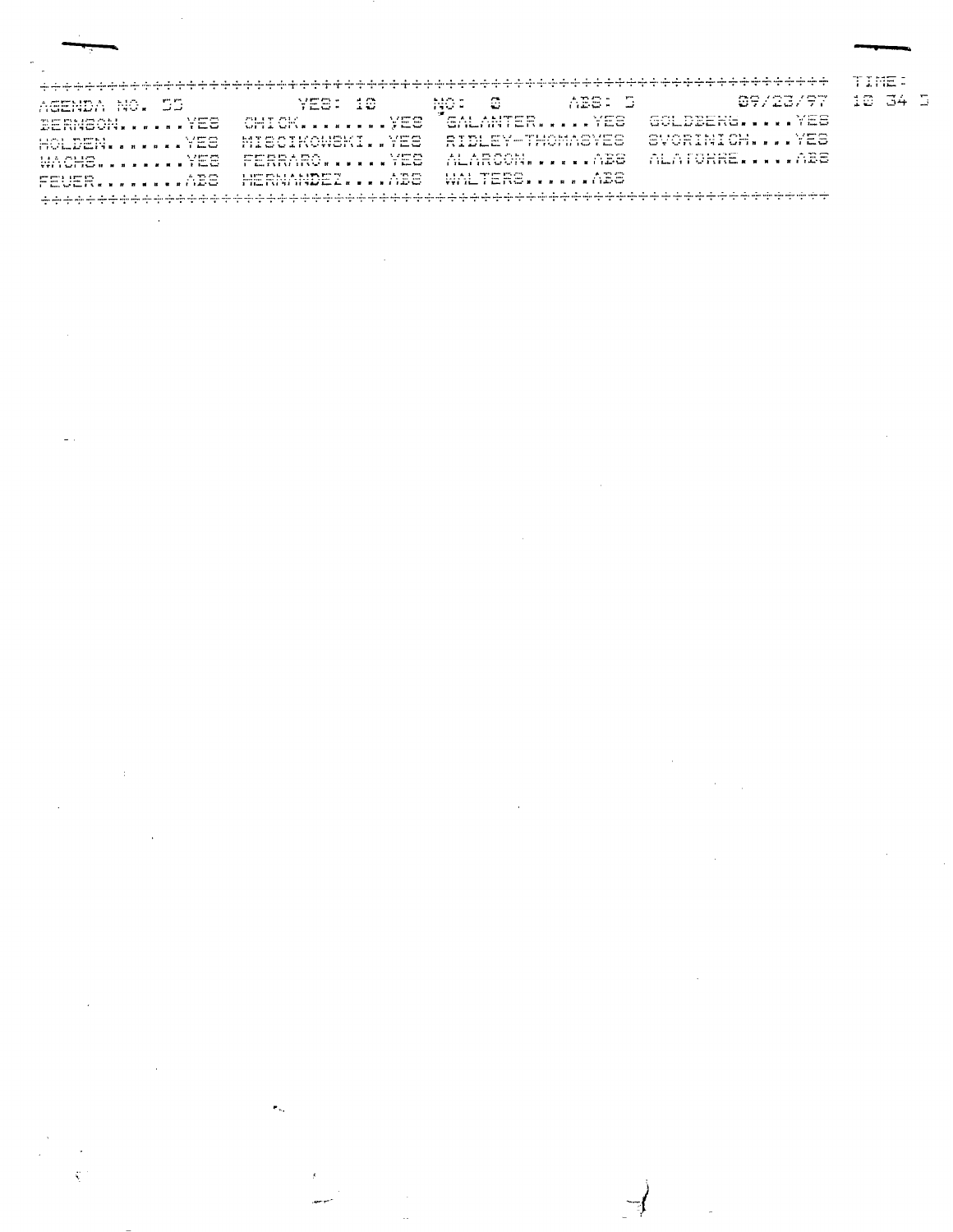



July 2, 1997

Council of the City of Los Angeles

Honorable Members:

Subject to your confirmation, I have today reappointed Mr. William G. Luddy to the Board of Directors of the Metropolitan Water of the Metropolitan Water 21, and December 31, and December 31, and December 31, and December 31, and December 31, and December 31, and December 31, and December 31, and Decembe 2000.<br>2000.

I certify that in my opinian, Mr. Luddy is especially qualified by reason of training and reality maching opinion, which dudy is especially qualified by reason of training and experience for the work which shall devolve upon him, and that I make the appointment solely in the interest of the City.

Sincerely,

Residence: 440 West Elm Avenue<br>Burbank, California 91506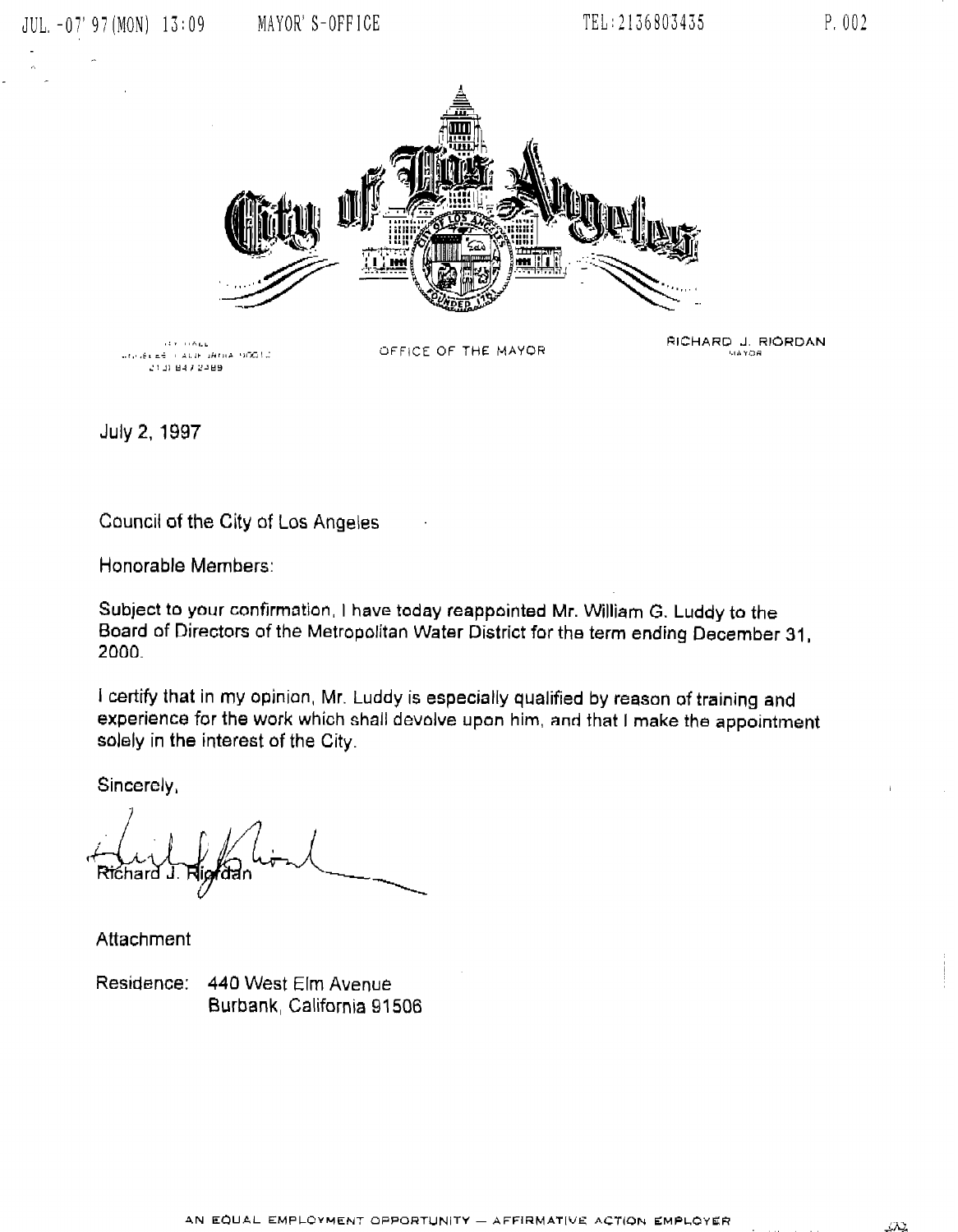$\mathcal{L}$ 

 $\frac{96.4}{738-9071}$ 

### PROFESSIONAL BIOGRAPHY: WILLIAM G. LUDDY

William G. Luddy is currently the Political Director for the United Brotherhood of Carpenters and Joiners of America. Mr. Luddy coordinates their national political program and oversees the UBC's public relations.

Mr. Luddy also serves as the Executive Director of the Carpenters/Contractors Cooperation Committee, a joint labor-management organization. Committed to working towards high standards in the construction industry. Mr. Luddy directs the committee's efforts to ensure all public works contractors comply with local, state and federal wage, apprenticeship and licensing laws.

Mr. Luddy brings a long record of civil and political leadership to his work;

- Currently serves on the Metropolitan Water District's Board of Directors Vice Chairman Member of: Budget & Finance Committee, Executive Committee and Committee on Legislation
- A deputy for the Los Angeles City Council where he assisted in developing finance programs  $\bullet$ for owner-occupied affordable housing in conjunction with the Community Redevelopment Agency.
- Past director of public relations for the Los Angeles County and Vicinity District Council of Carpenters, where he was responsible for public and governmental relations.
- Served as a member of the Executive Board of the California State Democratic Party.